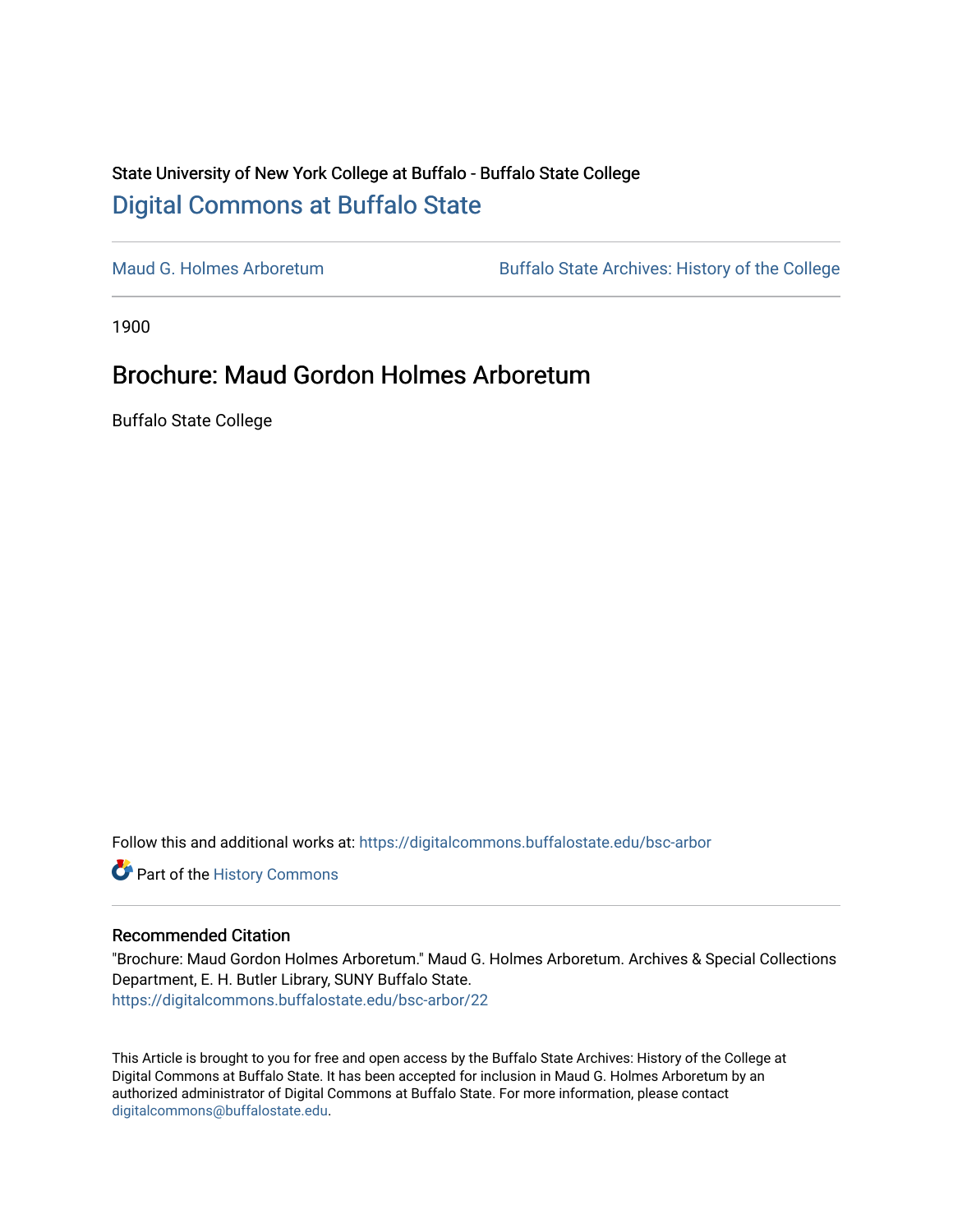

## THE MAUD GORDON HOLMES ARBORETUM

The definition of an arboretum is a place in which trees and shrubs are grown for scientific and educational purposes. The college takes pride in its urban landscape and wishes to welcome anyone who

appreciates not only the educational experience, but the sheer beauty that Mother Nature has to offer.

In 1960, a steering committee was formed along with the Arboretum of Metropolitan Buffalo with an objective to help beautify the State University College campus. It was comprised of the Western New York Nurserymen's Association, the 8<sup>th</sup> District, Federated Garden clubs of New York State Inc., McKinley Vocational High School, and the State University College at Buffalo.

The Maud Gordon Holmes Arboretum was established on the campus with the first plantings installed in the fall of 1960. The arboretum was officially dedicated in 1962 with a commemorative bronze plaque set in a boulder of quartzite located in the front of Rockwell Hall near the northeast corner. Mrs. Holmes was founder and president of the Garden Center Institute of Buffalo. She was described as "an

inspiring patron of the horticultural art and of civic beautification." Planting began with over 250 plants, representing more than 85 varieties of trees and shrubs. Some of the trees and plantings **were** dedicated to arboretum officers, college presidents, administrators, and organizations that supported this effort. Today, more than one third of the original plantings have survived the onslaught for



expansion, while others were lost to natural causes. Although planting continued during the 70's and 80's, it wasn't until the 90's that the college took stride with an extensive planting master plan and capital improvements that made every effort to retain and create green spaces.